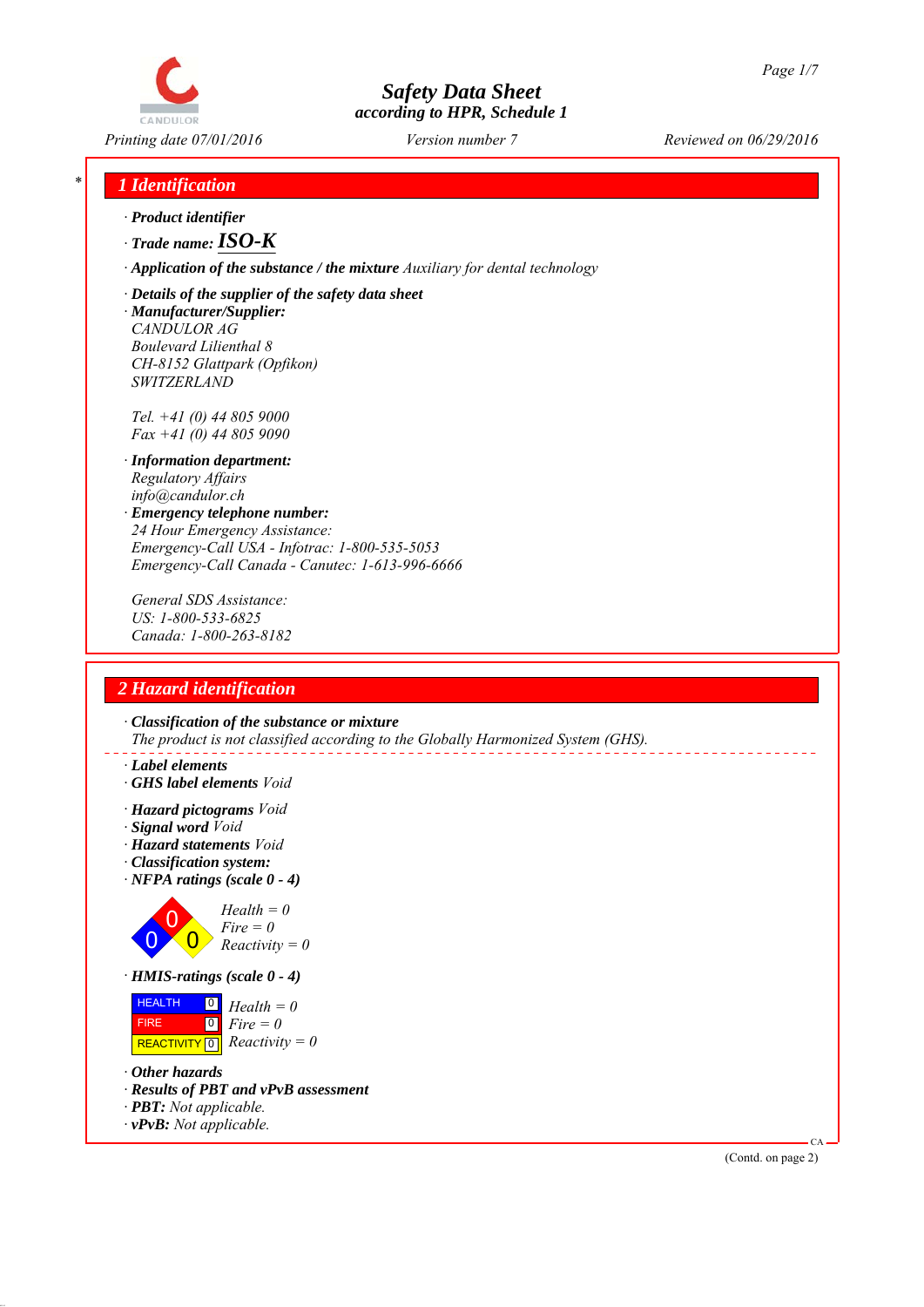*Printing date 07/01/2016 Reviewed on 06/29/2016 Version number 7*

(Contd. of page 1)

*Trade name:ISO-K*

*\* 3 Composition/Information on ingredients*

#### *∙ Chemical characterization: Mixtures*

*∙ Description: Mixture of the substances listed below with nonhazardous additions.*

#### *∙ Dangerous components:*

*CAS: 56-81-5 glycerol 1-5% w/w*

### *\* 4 First aid measures*

#### *∙ Description of first aid measures*

- *∙ General information: No special measures required.*
- *∙ After inhalation:*
- *Supply fresh air and to be sure call for a doctor.*
- *In case of unconsciousness place patient stably in side position for transportation.*
- *∙ After skin contact:*
- *Rinse with water.*
- *Generally the product does not irritate the skin.*
- *∙ After eye contact: Rinse opened eye for several minutes under running water. Then consult a doctor.*
- *∙ After swallowing:*

*Rinse out mouth and then drink plenty of water.*

- *If symptoms persist consult doctor.*
- *∙ Information for doctor:*
- *∙ Most important symptoms and effects, both acute and delayed No further relevant information available.*
- *∙ Indication of any immediate medical attention and special treatment needed*

*No further relevant information available.*

## *5 Firefighting measures*

- *∙ Extinguishing media*
- *∙ Suitable extinguishing agents:*
- *CO2, extinguishing powder or water spray. Fight larger fires with water spray or alcohol resistant foam.*
- *∙ Special hazards arising from the substance or mixture No further relevant information available.*
- *∙ Advice for firefighters*
- *∙ Protective equipment: No special measures required.*

## *6 Accidental release measures*

- *∙ Personal precautions, protective equipment and emergency procedures Not required.*
- *∙ Environmental precautions: Do not allow to enter sewers/ surface or ground water.*
- *∙ Methods and material for containment and cleaning up:*
- *Absorb with liquid-binding material (sand, diatomite, acid binders, universal binders, sawdust).*
- *∙ Reference to other sections*
- *See Section 7 for information on safe handling.*
- *See Section 8 for information on personal protection equipment.*
- *See Section 13 for disposal information.*

## *\* 7 Handling and storage*

- *∙ Handling:*
- *∙ Precautions for safe handling*
- *Only adequately trained personnel should handle this product.*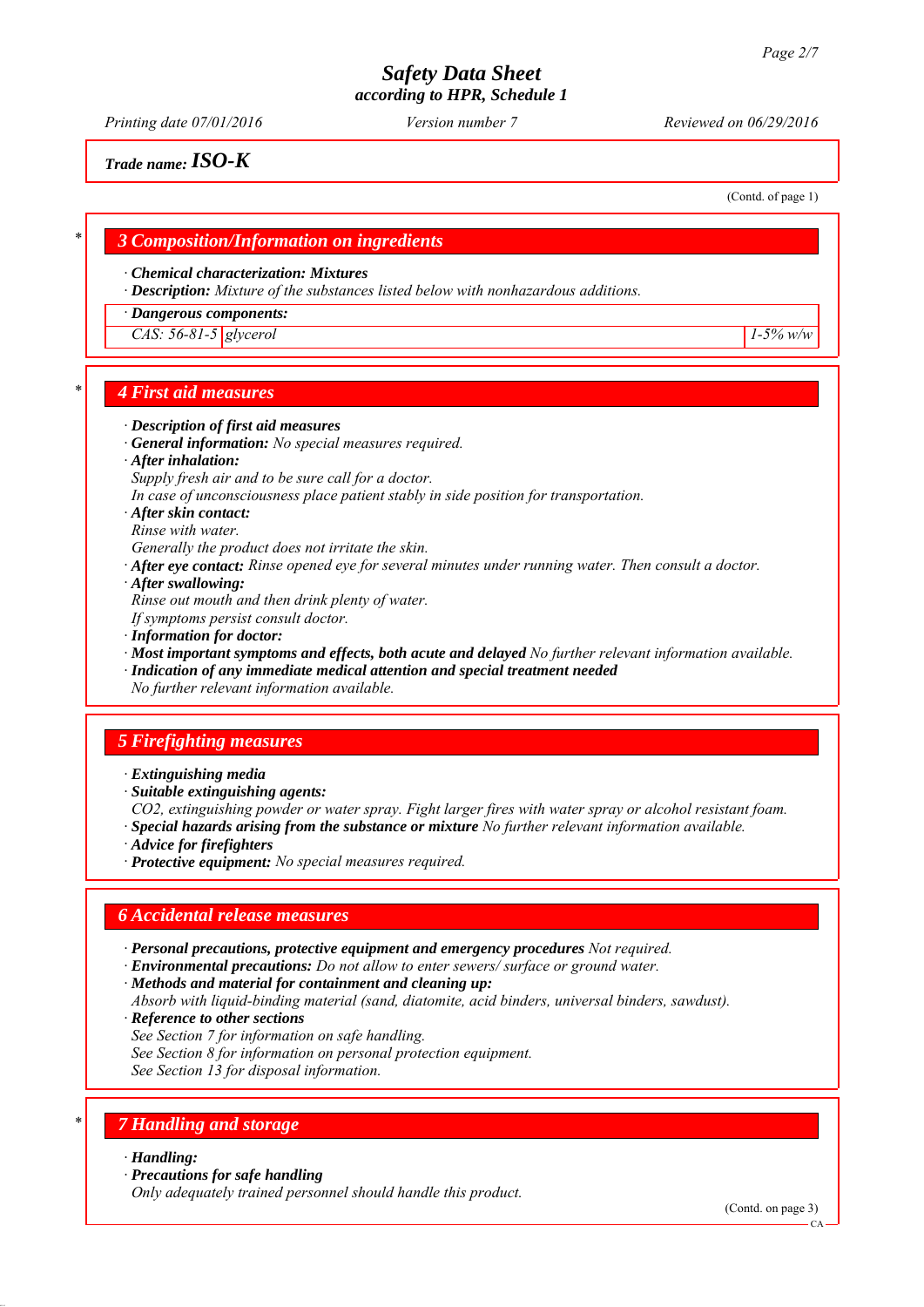*Printing date 07/01/2016 Reviewed on 06/29/2016 Version number 7*

## *Trade name:ISO-K*

(Contd. of page 2)

*For use in dentistry only.*

*∙ Information about protection against explosions and fires: No special measures required.*

*∙ Conditions for safe storage, including any incompatibilities*

*∙ Storage:*

- *∙ Requirements to be met by storerooms and receptacles: Store only in the original receptacle.*
- *∙ Information about storage in one common storage facility: Not required.*
- *∙ Further information about storage conditions: Protect from frost.*
- *∙ Specific end use(s) No further relevant information available.*

### *\* 8 Exposure controls/ Personal protection*

*∙ Additional information about design of technical systems: No further data; see item 7.*

*∙ Control parameters*

*∙ Components with limit values that require monitoring at the workplace:*

#### *CAS: 56-81-5 glycerol*

*EL Long-term value: 10\* 3\*\* mg/m³*

*\*mist; \*\*mist, respirable*

*EV Long-term value: 10 mg/m³*

*∙ Additional information: The lists that were valid during the creation were used as basis.*

#### *∙ Exposure controls*

*∙ Personal protective equipment:*

*∙ General protective and hygienic measures:*

*Usual hygienic measures for dental practice and dental laboratories.*

*The usual precautionary measures for handling chemicals should be followed.*

*Wash hands before breaks and at the end of work.*

*Keep away from foodstuffs, beverages and feed.*

*∙ Breathing equipment:*

*In case of brief exposure or low pollution use respiratory filter device. In case of intensive or longer exposure use respiratory protective device that is independent of circulating air.*

*∙ Protection of hands: Not required.*

*∙ Material of gloves -* 

*∙ Penetration time of glove material -* 

*∙ Eye protection: Safety glasses*

### *\* 9 Physical and chemical properties*

- *∙ Information on basic physical and chemical properties*
- *∙ General Information*
- *∙ Appearance:*
- *Form: Fluid Color: According to product specification*
- *∙ Odor: Odorless*
- *∙ Odor threshold: Not determined.*
- *∙ pH-value: Not determined.*
- *∙ Change in condition*
- *Melting point/Melting range: Undetermined.*
- *Boiling point/Boiling range: Undetermined.*
- *∙ Flash point: Not applicable.*

(Contd. on page 4)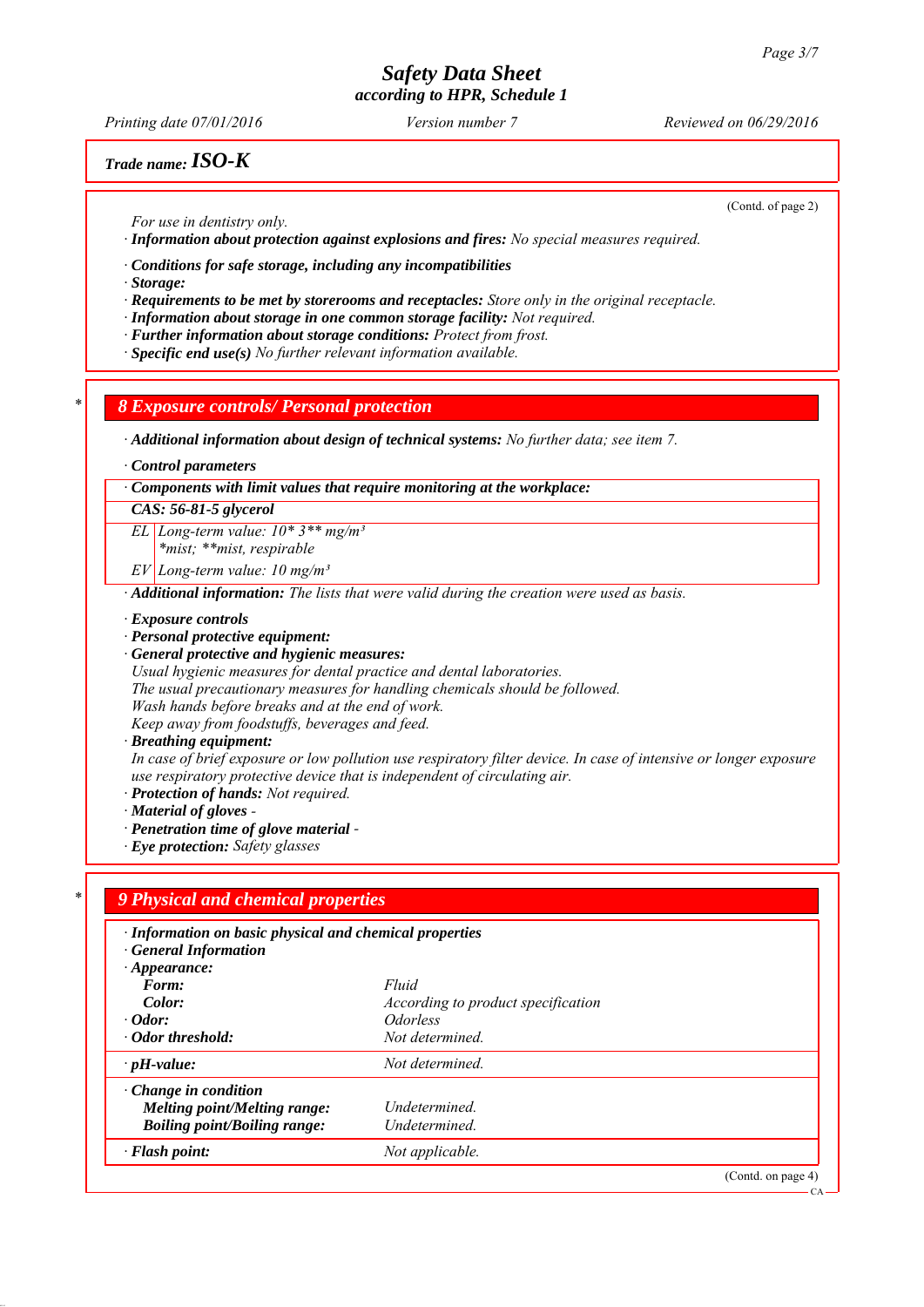*Printing date 07/01/2016 Reviewed on 06/29/2016 Version number 7*

*Trade name:ISO-K*

|                                                            |                                               | (Contd. of page 3) |
|------------------------------------------------------------|-----------------------------------------------|--------------------|
| · Flammability (solid, gaseous):                           | Not applicable.                               |                    |
| $\cdot$ Auto igniting:                                     | Product is not selfigniting.                  |                    |
| $\cdot$ Danger of explosion:                               | Product does not present an explosion hazard. |                    |
| $\cdot$ Explosion limits:                                  |                                               |                    |
| Lower:                                                     | Not determined.                               |                    |
| <b>Upper:</b>                                              | Not determined.                               |                    |
| $\cdot$ Vapor pressure:                                    | Not determined.                               |                    |
| $\cdot$ Density:                                           | Not determined.                               |                    |
| $\cdot$ Relative density                                   | Not determined.                               |                    |
| · Vapor density                                            | Not determined.                               |                    |
| $\cdot$ Evaporation rate                                   | Not determined.                               |                    |
| $\cdot$ Solubility in / Miscibility with                   |                                               |                    |
| Water:                                                     | Fully miscible.                               |                    |
| · Partition coefficient (n-octanol/water): Not determined. |                                               |                    |
| $\cdot$ Viscosity:                                         |                                               |                    |
| Dynamic:                                                   | Not determined                                |                    |
| Kinematic:                                                 | Not determined.                               |                    |
| $\cdot$ Other information                                  | No further relevant information available.    |                    |

### *10 Stability and reactivity*

*∙ Reactivity No further relevant information available.*

- *∙ Chemical stability Stable under normal handling and storage conditions.*
- *∙ Thermal decomposition / conditions to be avoided: No decomposition if used according to specifications.*
- *∙ Possibility of hazardous reactions No dangerous reactions known.*
- *∙ Conditions to avoid No further relevant information available.*
- *∙ Incompatible materials: No further relevant information available.*
- *∙ Hazardous decomposition products: None under normal conditions of storage and use.*

### *\* 11 Toxicological information*

#### *∙ Information on toxicological effects*

- *∙ Acute toxicity:*
- *∙ on the skin: No irritant effect.*
- *∙ on the eye: No irritating effect.*
- *∙ Sensitization: No sensitizing effects known.*
- *∙ Additional toxicological information: No further relevant information available.*

#### *∙ Carcinogenic categories*

#### *∙ NTP (National Toxicology Program)*

*None of the ingredients is listed.*

#### *∙ OSHA-Ca (Occupational Safety & Health Administration)*

*None of the ingredients is listed.*

(Contd. on page 5)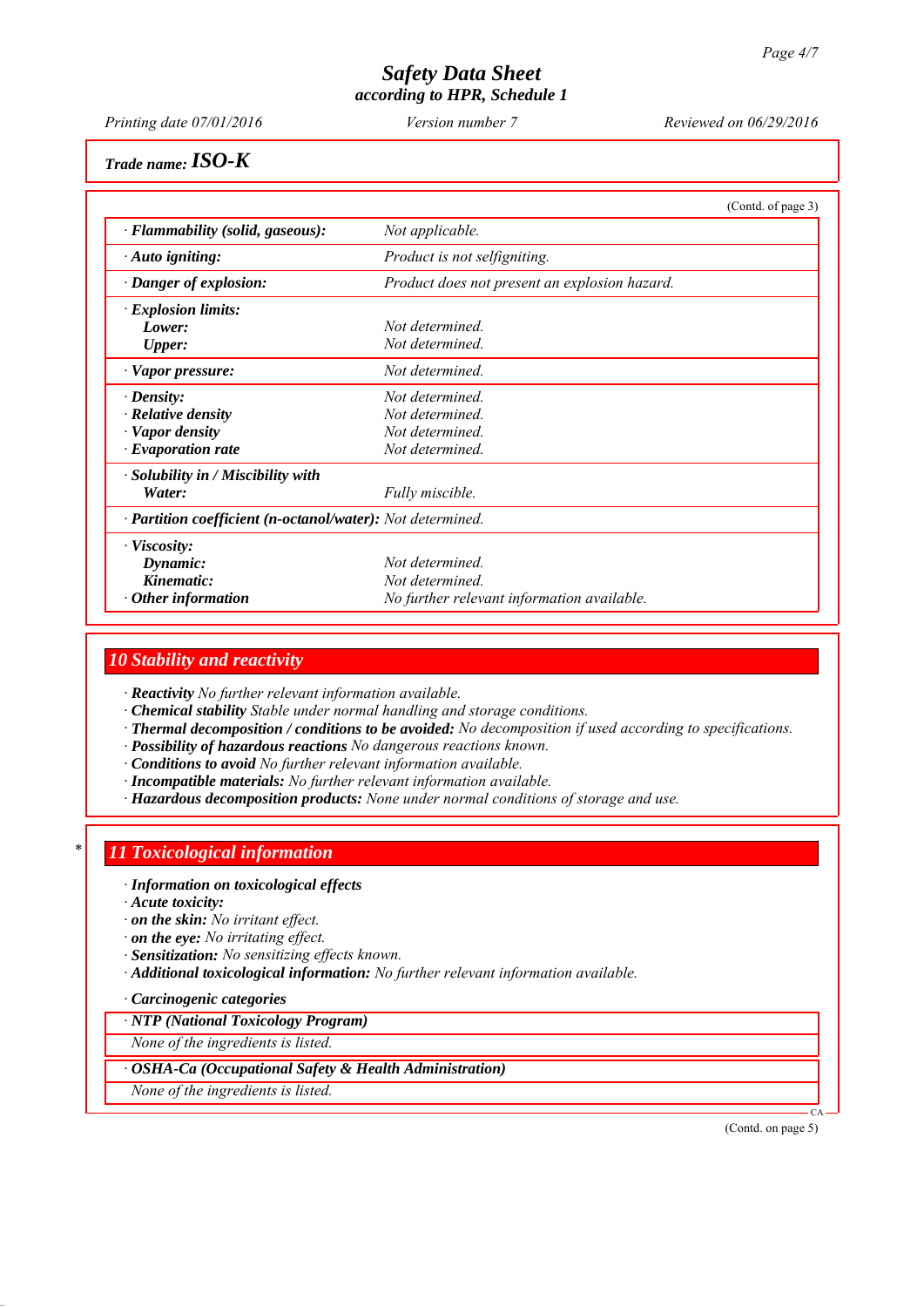*Printing date 07/01/2016 Reviewed on 06/29/2016 Version number 7*

*Trade name:ISO-K*

(Contd. of page 4)

## *12 Ecological information*

*∙ Toxicity*

*∙ Aquatic toxicity: No further relevant information available.*

- *∙ Persistence and degradability No further relevant information available.*
- *∙ Behavior in environmental systems:*
- *∙ Bioaccumulative potential No further relevant information available.*
- *∙ Mobility in soil No further relevant information available.*
- *∙ Additional ecological information:*
- *∙ General notes:*

*Water hazard class 1 (Self-assessment): slightly hazardous for water*

*Do not allow undiluted product or large quantities of it to reach ground water, water course or sewage system.*

- *∙ Results of PBT and vPvB assessment*
- *∙ PBT: Not applicable.*
- *∙ vPvB: Not applicable.*
- *∙ Other adverse effects No further relevant information available.*

## *\* 13 Disposal considerations*

- *∙ Waste treatment methods*
- *∙ Recommendation:*

*Take to an approved landfill or a waste incineration plant, under conditions approved by the local authority.*

*∙ Uncleaned packagings:*

*∙ Recommendation: Disposal must be made according to official regulations.*

| $\cdot$ UN-Number<br>· DOT, TDG, ADN, IMDG, IATA               | Void                                                        |
|----------------------------------------------------------------|-------------------------------------------------------------|
|                                                                |                                                             |
| $\cdot$ UN proper shipping name<br>· DOT, TDG, ADN, IMDG, IATA | Void                                                        |
| · Transport hazard class(es)                                   |                                                             |
| · DOT, TDG, ADN, IMDG, IATA                                    |                                                             |
| $\cdot Class$                                                  | Void                                                        |
| · Packing group                                                |                                                             |
| · DOT, TDG, IMDG, IATA                                         | Void                                                        |
| $\cdot$ Environmental hazards:                                 |                                                             |
| $\cdot$ Marine pollutant:                                      | No                                                          |
| · Special precautions for user                                 | Not applicable.                                             |
| $\cdot$ Transport in bulk according to Annex II of             |                                                             |
| <b>MARPOL73/78 and the IBC Code</b>                            | Not applicable.                                             |
| · Transport/Additional information:                            | Product is not classified as a dangerous good for transport |
|                                                                | $(ADR, IMDG, IATA)$ .                                       |
| · UN "Model Regulation":                                       | Void                                                        |

(Contd. on page 6)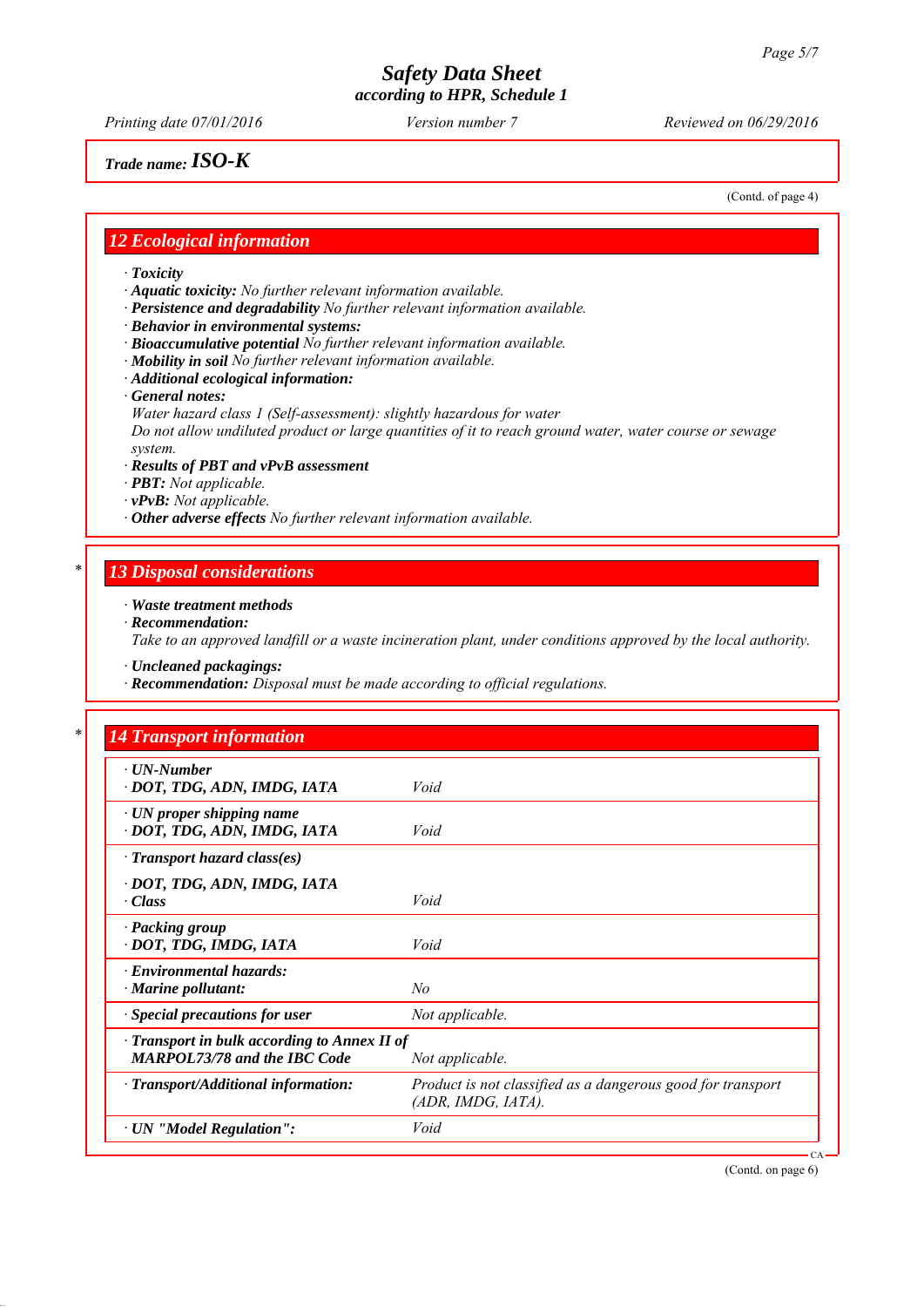*Printing date 07/01/2016 Reviewed on 06/29/2016 Version number 7*

*Trade name:ISO-K*

(Contd. of page 5)

### *\* 15 Regulatory information*

*∙ Safety, health and environmental regulations/legislation specific for the substance or mixture*

*∙ Sara*

*∙ Section 355 (extremely hazardous substances):*

*None of the ingredients is listed.*

*∙ Section 313 (Specific toxic chemical listings):*

*None of the ingredients is listed.*

*∙ TSCA (Toxic Substances Control Act):*

*All ingredients are listed.*

*∙ Proposition 65*

*∙ Chemicals known to cause cancer:*

*None of the ingredients is listed.*

*∙ Chemicals known to cause reproductive toxicity for females:*

*None of the ingredients is listed.*

*∙ Chemicals known to cause reproductive toxicity for males:*

*None of the ingredients is listed.*

*∙ Chemicals known to cause developmental toxicity:*

*None of the ingredients is listed.*

#### *∙ Carcinogenic categories*

*∙ EPA (Environmental Protection Agency)*

*None of the ingredients is listed.*

*∙ TLV (Threshold Limit Value established by ACGIH)*

*None of the ingredients is listed.*

*∙ NIOSH-Ca (National Institute for Occupational Safety and Health)*

*None of the ingredients is listed.*

*∙ GHS label elements Void*

*∙ Hazard pictograms Void*

*∙ Signal word Void*

*∙ Hazard statements Void*

*∙ Chemical safety assessment: A Chemical Safety Assessment has not been carried out.*

## *\* 16 Other information*

*This information is based on our present knowledge. However, this shall not constitute a guarantee for any specific product features and shall not establish a legally valid contractual relationship.*

*∙ Date of preparation / last revision 07/01/2016 / 6*

*∙ Abbreviations and acronyms:*

*IMDG: International Maritime Code for Dangerous Goods DOT: US Department of Transportation*

*IATA: International Air Transport Association*

*ACGIH: American Conference of Governmental Industrial Hygienists*

*EINECS: European Inventory of Existing Commercial Chemical Substances ELINCS: European List of Notified Chemical Substances*

*CAS: Chemical Abstracts Service (division of the American Chemical Society)*

*NFPA: National Fire Protection Association (USA)*

*HMIS: Hazardous Materials Identification System (USA)*

*PBT: Persistent, Bioaccumulative and Toxic*

*vPvB: very Persistent and very Bioaccumulative*

*NIOSH: National Institute for Occupational Safety*